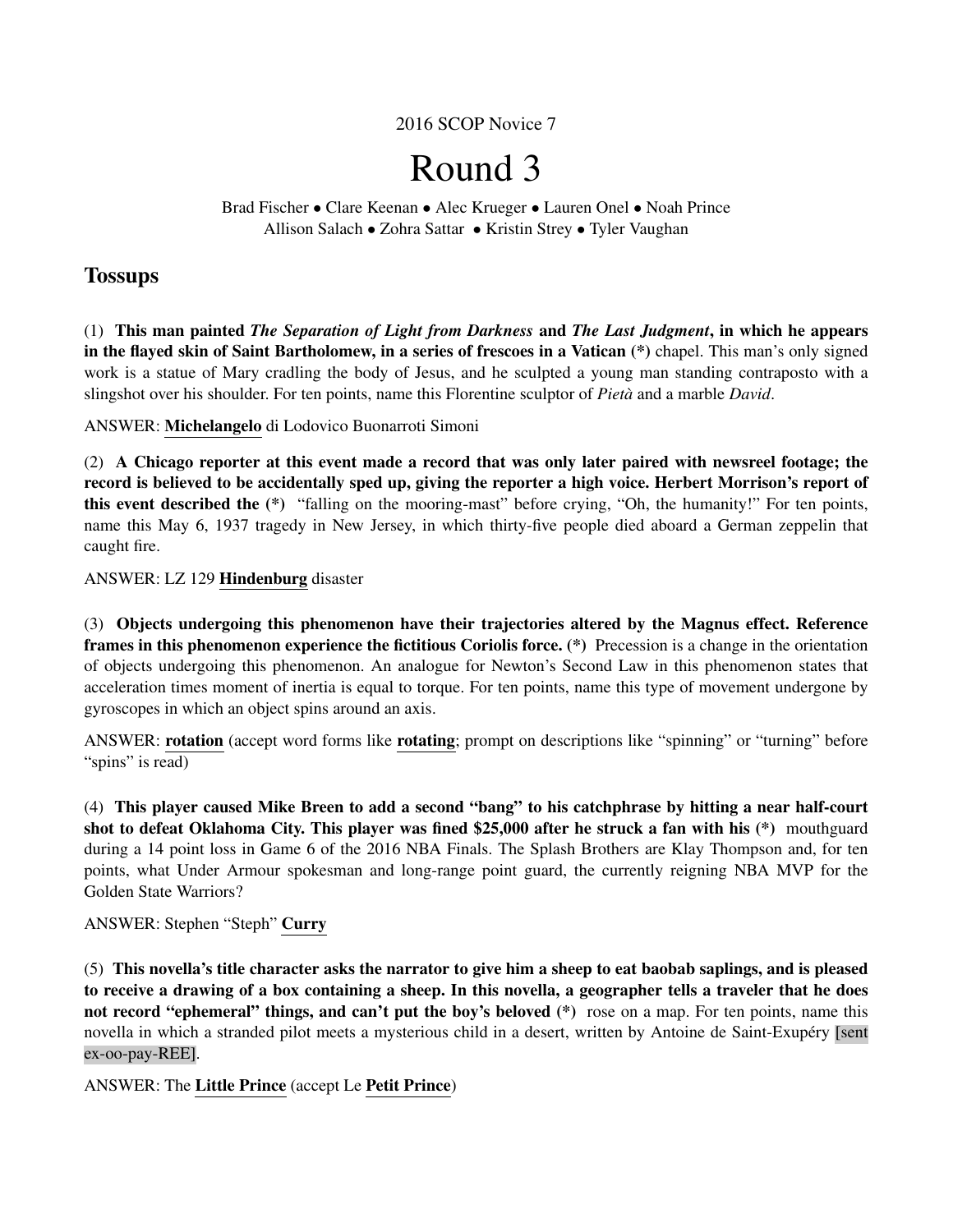(6) This god was accompanied into battle by Geri and Freki, since he gave them all his food. This god will attack Fenrir with his spear, Gungnir, at Ragnarok, and he kept a pair of messenger ravens, (\*) Huginn and Muninn. This god gained wisdom from the Well of Mimir by losing an eye. For ten points, identify this chief Norse god, the father of Thor.

# ANSWER: Odin (accept Wotann)

(7) The size of these phenomena is determined by the fetch behind them. Local conditions generally don't affect a swell of these phenomena. When these phenomena break, they release kinetic energy as matter (\*) falls from its maximum amplitude. These phenomena may shoal in shallow depths, and they do not occur during Beaufort-0 conditions, as there is no wind. For ten points, name this physical phenomenon, a rippling motion on the surface of a body of water.

ANSWER: surface waves (accept ocean waves; accept descriptions like waves on the surface of water)

(8) In a novel by this author, Harriett Smith is the victim of failed matchmaking attempts by the title woman. In two of this author's novels, Edward Ferrars and Colonel Brandon marry Elinor and Marianne (\*) Dashwood, who represent the title concepts, and Mr Darcy falls in love with Elizabeth Bennett despite their preconceived ideas about each other. For ten points, name this English author of "sentimental novels" like *Emma*, *Sense and Sensibility*, and *Pride and Prejudice*.

# ANSWER: Jane Austen

(9) To celebrate the opening of the Panama Canal, this city held a 1915 exposition in its Balboa Park. This city sits south of the Marine base Camp Pendleton. Its namesake bay, which opens between Point Loma and (\*) Coronado, is home to the United States Navy's Pacific fleet. Mission Bay is home to Sea World in this city, where Balboa Park houses a large open-air zoo. For ten points, name this city in southern California directly across the border from Tijuana.

# ANSWER: San Diego, California

(10) This country owned a colony that expanded as far south as Fort Ross in modern-day Sonoma. In 1848, St. Michael's Cathedral was built in this country's colonial town of (\*) Sitka. In 1867, this country received \$7.2 million in a land deal orchestrated by Secretary of State William Seward, labeled a "folly" by his opponents. For ten points, name this country whose American colonies, including Alaska, were founded in the name of the tsars.

ANSWER: Russian Empire (do not accept "USSR" or "Soviet Russia")

(11) On the day before this holiday, some believers practice kapparot, the swinging of a chicken. This holiday includes readings from the Book of Jonah and ends with the ne'ila prayer. The Kol Nidre [kohl nee-dray] prayer is recited on this last of the High Holy Days that follow (\*) Rosh Hashanah. This holiday includes a day of fasting and vidui [vee-dwee], the confession of sins. For ten points, name this Jewish "Day of Atonement."

# ANSWER: Yom Kippur (accept Day of Atonement before it is read)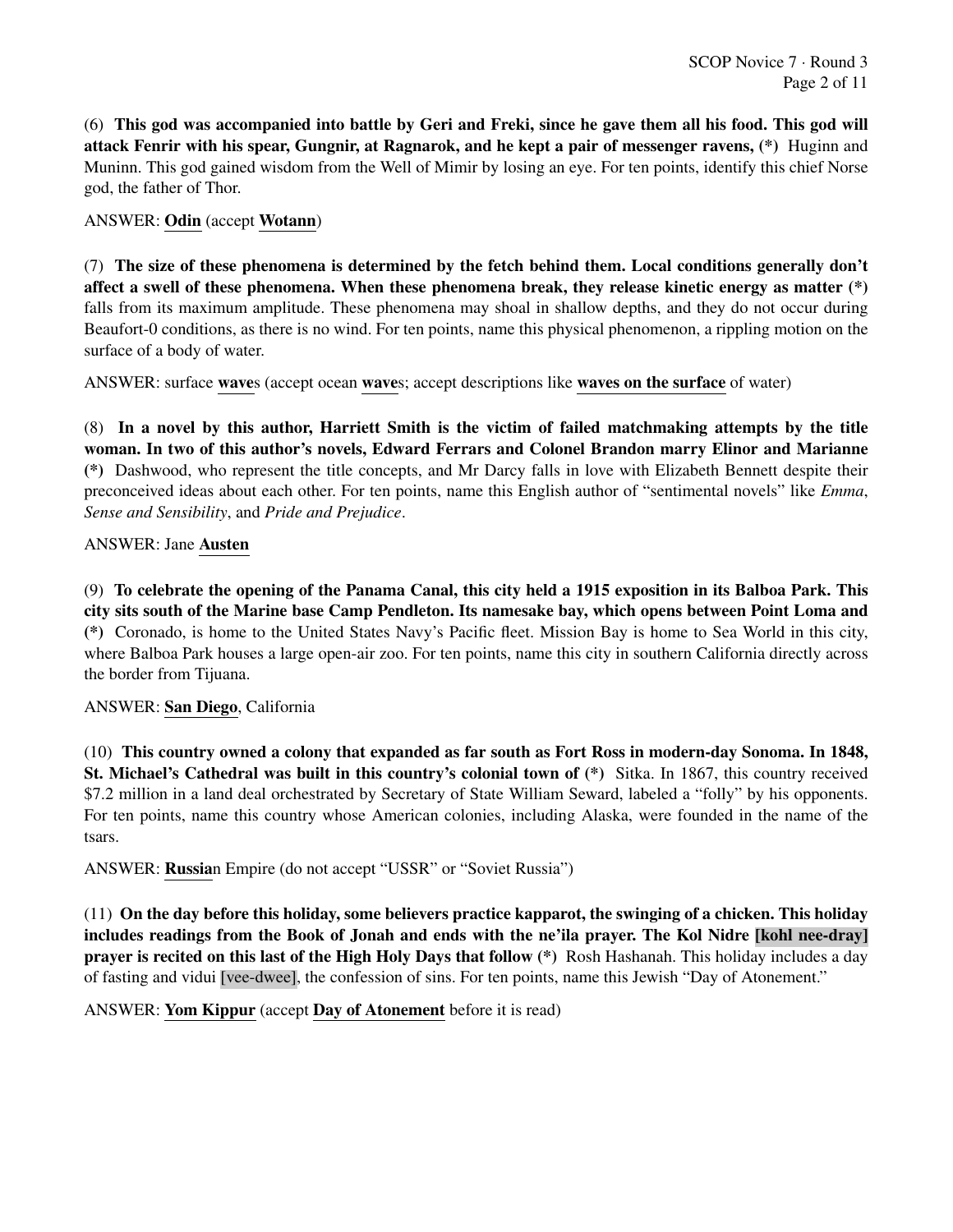(12) In this country, secret societies known as "charcoal burners" plotted uprisings against French occupiers. A secret alliance was made between Napoleon III and this country's first prime minister, Count Cavour. This country unified under King (\*) Victor Emmanuel II in the Risorgimento. The Redshirts under Giuseppe Garibaldi fought for, for ten points, what European country that includes land held by the former kingdoms of Sardinia, Naples, Sicily, and Rome?

# ANSWER: Italy (accept Italia)

(13) Staining with tetrazolium will indicate if this process is occurring. Stages of this process include chemiosmosis, in which most of the "payoff" is produced, and glycolysis, which begins this process by breaking down a glucose molecule. (\*) Waste products from this process can include lactic acid, as in muscle cells, or ethanol, as in fermentation. For ten points, name this cellular process that converts nutrient energy into ATP, providing fuel for the cell's activity.

ANSWER: cellular respiration (prompt on fermentation before it is read by asking "can you be less specific?")

(14) In this play, Thomas Danforth reveals that a doll made by Mary Warren has been found in the protagonist's home, skewered on a pin. Betty Parris is seen dancing naked in this play, in which Elizabeth's husband, John, has an affair with (\*) Abigail Williams. Giles Corey demands "more weight" until he is crushed to death, and the slave Tituba is accused of casting curses in, for ten points, what play by Arthur Miller about the Salem witch trials?

# ANSWER: The Crucible

(15) In one work, this man argues about the nature of piety, asking whether something is holy because the gods love it or vice versa, with Euthyphro [youth-uh-fro]. At the end of that work, this man laments that he has not learned anything about piety, and is therefore still doomed in his upcoming trial for (\*) corrupting the youth of Athens. For ten points, name this ancient Greek philosopher who was executed via a cup of poison hemlock.

ANSWER: Socrates (accept Euthyphro before it is read)

(16) This composer played his 26th piano concerto at the coronation of Leopold II, even though he had not written out much of the left hand part. There may be a lost fifth movement of this composer's 13th serenade for string quartet, listed as number 525 in the (\*) Köchel catalogue and nicknamed "Eine Kleine Nachtmusik." For ten points, name this Austrian composer, a child prodigy who died at age 35, leaving an unfinished *Requiem* and finished works like *The Marriage of Figaro*.

# ANSWER: Wolfgang Amadeus Mozart

(17) In 1982, gunmen tried to assassinate this man in Dujail, and he responded by ordering the executions of over 140 Shiites believed to be involved. This leader, who was found in 2003 near Tikrit in a (\*) "spider hole," was charged with crimes against humanity and hanged in 2006. This dictator's 1991 invasion of Kuwait sparked the first Gulf War, and he was deposed by US forces in the second Gulf War. For ten points, name this former leader of Iraq.

ANSWER: Saddam Hussein (prompt on "Saddam" alone)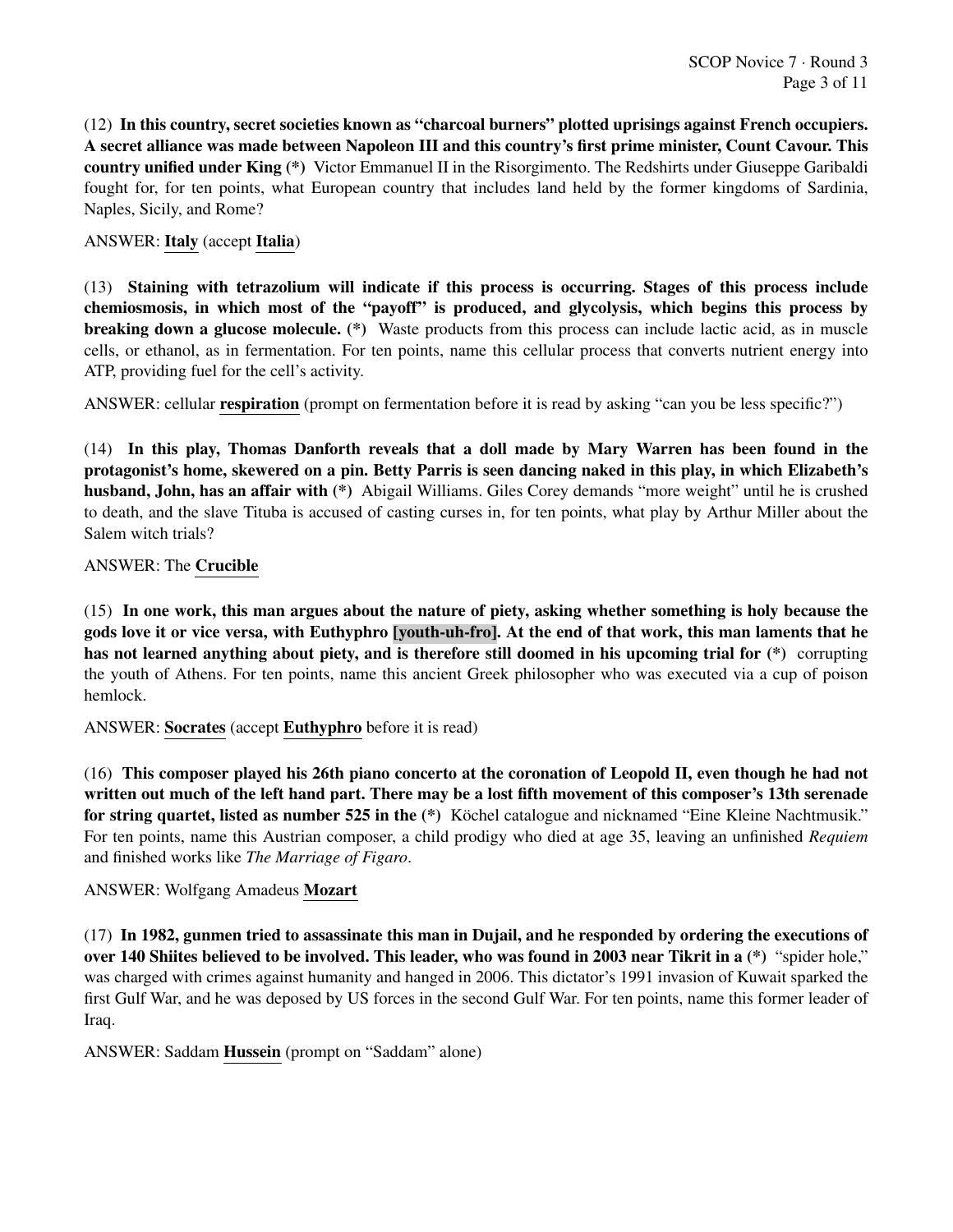(18) Henry's Law notes that one of these systems will absorb gas proportional to the partial pressure of the gas, a result important to deep-sea divers. Immiscible fluids cannot form one of these systems, which can become (\*) supersaturated under certain conditions, then shocked to force precipitation. Water is considered a "universal" generator of these systems. For ten points, give this term for a homogeneous mixtures of a solute in a solvent.

# ANSWER: solutions

(19) In *Things Fall Apart*, Ekwefi claims that a feast for these animals resulted in tortoises having segmented shells. In the *Arabian Nights*, Sinbad collects diamonds from an island inhabited by enormous ones of these animals called (\*) rocs ["rocks"], and later steals one of their eggs. Examples of these animals include Chanticleer and the mythical phoenix. For ten points, name this family of animals, exemplified by Chicken Little.

ANSWER: birds (accept aves or avians)

(20) For a given triangle, there exists one of these shapes that passes through its sides' midpoints, its altitudes' feet, and three other significant points. You cannot draw one of these shapes through a non-square rhombus's four vertices; as a result, those rhombuses are not (\*) cyclic. An ellipse with both focuses at the same point is essentially, for ten points, what shape, defined as all points an equal distance away from a center, through which a diameter can be drawn?

ANSWER: circle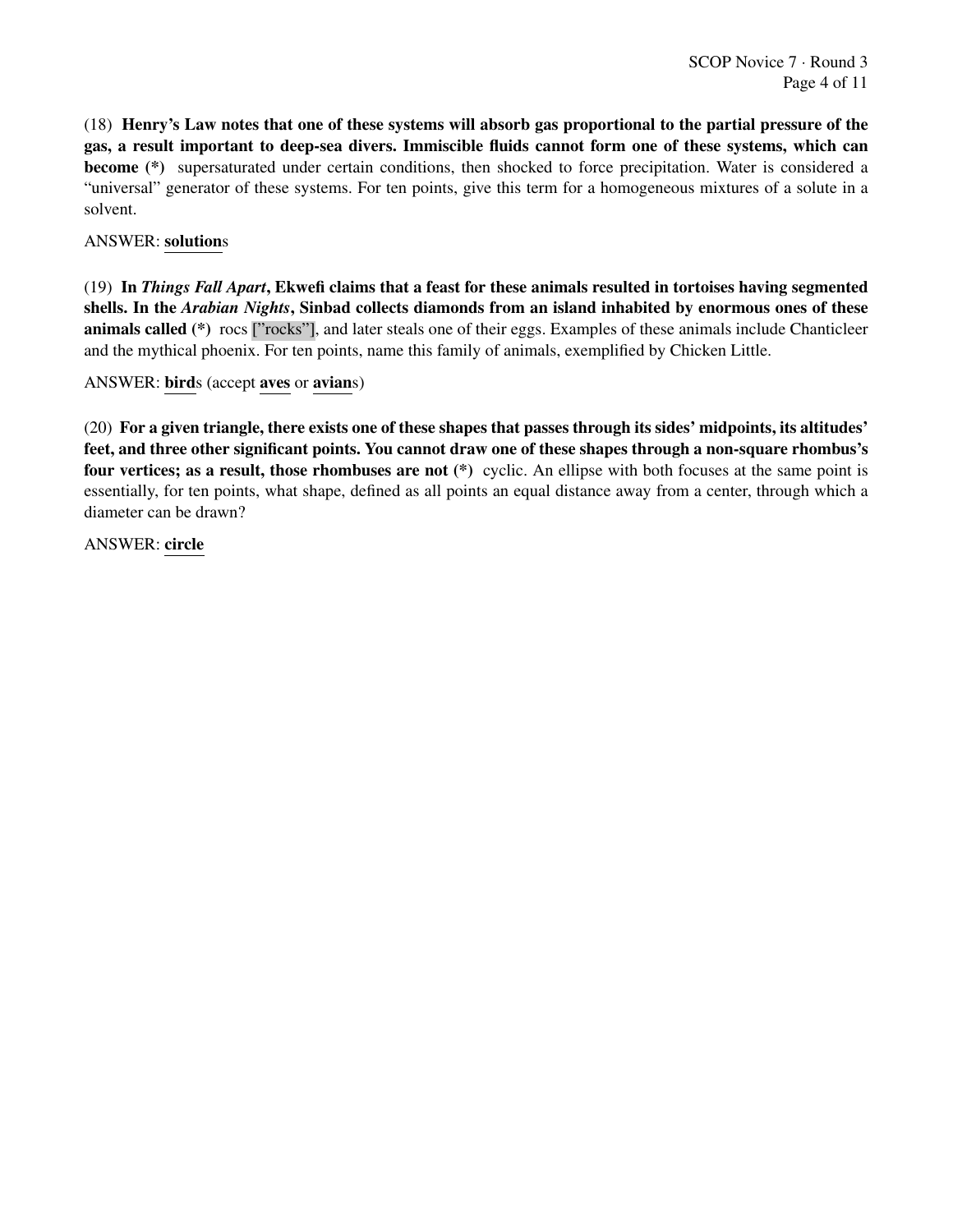# Bonuses

(1) Roughly 2.5 hours of EVA walking took place at this location, which was abandoned on July 21, 1969 after about 21 hours. For ten points each,

Name this site that, like five further sites, is now home to preserved footprints and a plaque reading "We came in peace for all mankind." You can name either the *mare* or the base name, which was granted after the *Eagle* landed.

ANSWER: Sea of Tranquility or Tranquility Base (accept Mare Tranquillitatis; prompt on the Moon)

Tranquility Base was established during this NASA mission.

# ANSWER: Apollo 11

The announcement "Tranquility Base here. The *Eagle* has landed." was made by this commander of *Apollo 11*. He exited the Lunar Module shortly before his crewmate, Buzz Aldrin.

# ANSWER: Neil Armstrong

(2) Visual aspects of performances by some of these groups include baton twirling and color guard work, as seen in drum and bugle corps. For ten points each,

Name this style of band that commonly provides entertainment in high school and college football halftime shows.

ANSWER: marching band (accept elaborations, like military-style or corps-style marching bands; prompt on military band)

Direction is provided from the director to a marching band through this person, who often marches with the band to give tempo commands with a baton or whistle.

ANSWER: drum major (do not accept "conductor" or "director")

This American "March King" and composer of "Stars and Stripes Forever" modified the tuba for marching purposes, inventing an instrument now named for him.

ANSWER: John Philip Sousa (accept Sousaphone)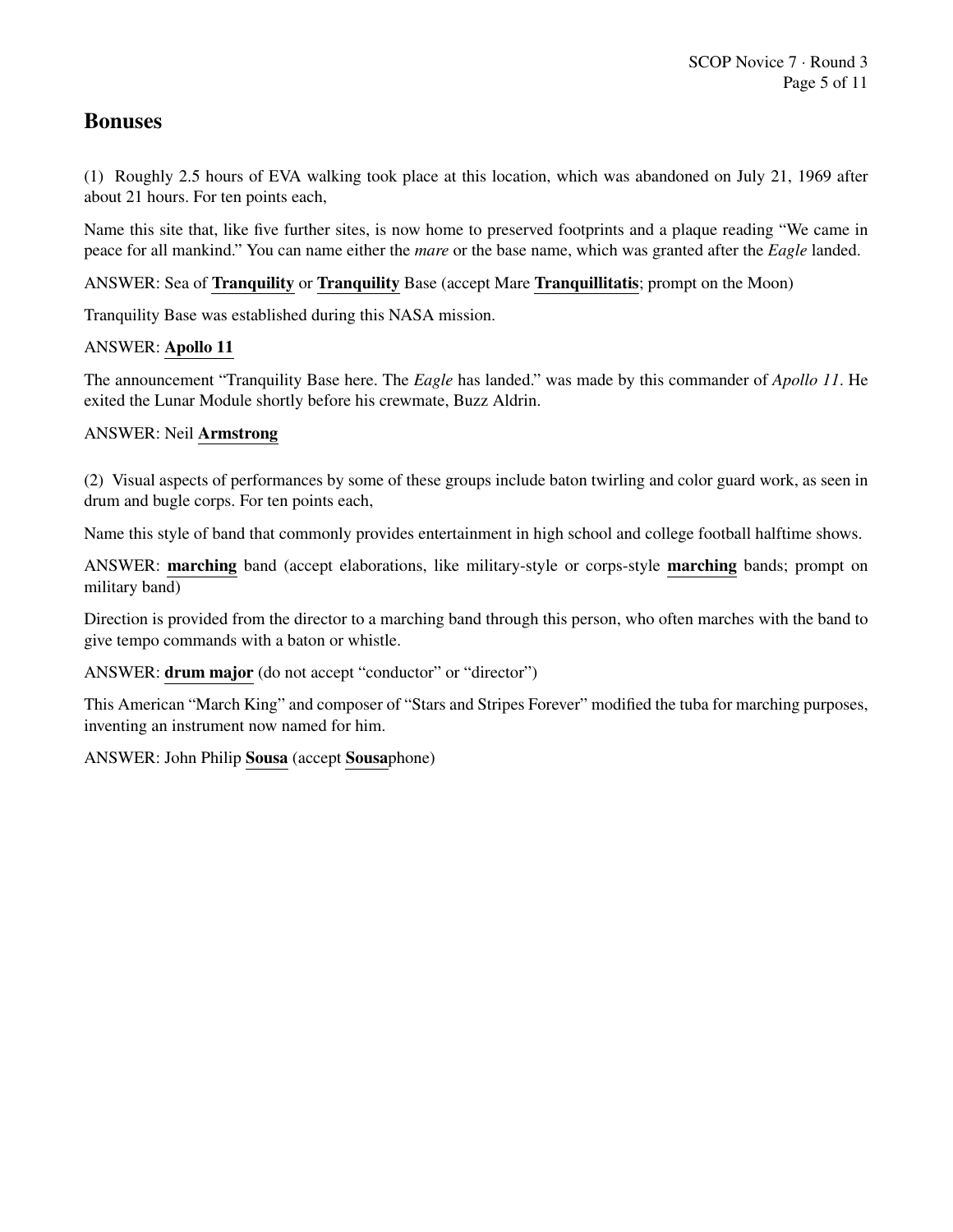(3) This novel opens by introducing Stiva and Dolly Oblonsky and declaring that "each unhappy family is unhappy in its own way." For ten points each,

Name this novel titled for Stiva's sister, who has an affair with Count Vronsky and ultimately throws herself under a train.

#### ANSWER: Anna Karenina

Konstantin Levin, who courts Dolly's sister Kitty, is a semi-autobiographical portrayal of this Russian author of *Anna Karenina* and *The Death of Ivan Ilyich*.

ANSWER: Leo Nikolayevich Tolstoy (accept Lev Nikolayevich Tolstoy)

Tolstoy considered *Anna Karenina* his first true novel, although he had earlier published this work. This novel was originally titled *The Year 1805* and extensively details the lives of five Russian families during the Napoleonic wars.

# ANSWER: War and Peace (accept Voyná i mir)

(4) This man's mother ran between the hills of Safa and Marwah until Allah provided a spring to save this man's life. For ten points each,

Name this prophet of Islam, the son of Hajar, who built the Ka'aba with his father.

#### ANSWER: Ismail (accept Ishmael; accept Yishma'el)

This half-brother of Ismail was the son of Sarah, who gave birth to this Jewish patriarch in her old age. This man became the father of Esau and Jacob after marrying Rebecca.

#### ANSWER: Isaac (accept Yishak)

Ismail and Isaac were both sons of this man, for whom the class of religions including Islam, Judaism, and Christianity is named.

#### ANSWER: Ibrahim (accept Abraham; accept Abram; accept Abrahamic religions)

(5) After this speech was televised, millions of supportive telegrams were sent to RNC headquarters and its speaker was retained on the Republican presidential ticket. For ten points each,

Identify this 1952 speech, named for the cocker spaniel given as a gift to the speaker's children – a gift that, despite claims he had received improper financial reimbursement, he would *not* be giving back.

#### ANSWER: Checkers speech

This politician gave the Checkers speech, vindicating his good name to the American people. In 1973, he told the American people "I am not a crook," and in 1974, he resigned as U.S. President.

#### ANSWER: Richard Nixon

Nixon resigned in the wake of this political scandal involving a coverup of his administration's involvement in a break-in at DNC headquarters.

#### ANSWER: Watergate scandal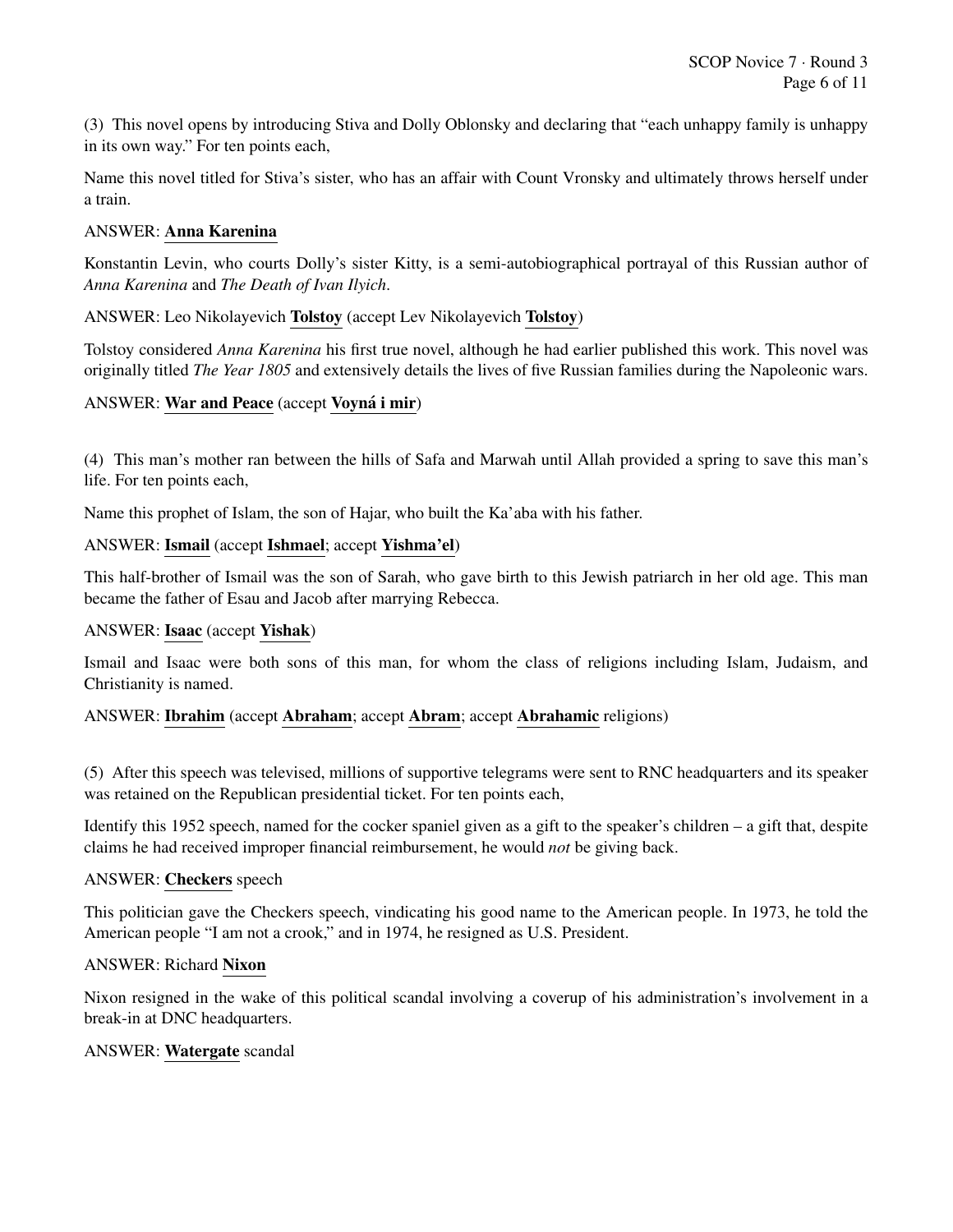(6) Some literary characters find reason to run away with young children in tow. For ten points each,

Eliza Harris holds her young son while fleeing from slave-hunters across the semi-frozen Ohio River in this novel by Harriet Beecher Stowe, in which the title slave befriends little Eva St Clare.

#### ANSWER: Uncle Tom's Cabin

In this short story by Kate Chopin [show-PAN], a young mother walks off into a swamp with her child after her husband incorrectly accuses her of having black ancestry.

#### ANSWER: Desiree's Baby

This author wrote the comic play *The Ransom of Red Chief*, in which a pair of kidnappers pay to return a child they kidnapped. This author also wrote twist-ending stories like "The Gift of the Magi."

# ANSWER: O. Henry (accept William Sidney Porter)

(7) In 2016, this organization and its related bodies declined to answer whether communist China's economy was a "market-based" economy. For ten points each,

Name this organization, whose Brussels-based Parliament includes 751 seats, 96 of which are held by Germany. This organization was established via the Treaty of Maastricht in 1993.

#### ANSWER: European Union (accept EU)

China's massive overproduction of this commodity, used in skyscraper frames, helped delay its "market economy" status determination.

# ANSWER: steel

The question of market economy status is important because a set of current trade rules will expire in December, 15 years after China joined this global commerce group led by Roberto Azevedo.

#### ANSWER: World Trade Organization (accept WTO)

(8) For ten points each, give the following about US Highway 40.

Highway 40 follows a number of historically important roads and trails, including this wagon trail used by tens of thousands of settlers to travel from Independence, Missouri to the Willamette Valley in the Pacific Northwest.

#### ANSWER: Oregon Trail

In California, Highway 40 passes through this mountain pass, named after an infamous traveling party that was unable to cross it in winter 1846 and resorted to cannibalism to survive.

#### ANSWER: Donner Pass (accept Donner Party)

Highway 40 was largely replaced in the west by Interstate 80, as originally designed by this U.S. President's Interstate Highway System.

#### ANSWER: Dwight D. Eisenhower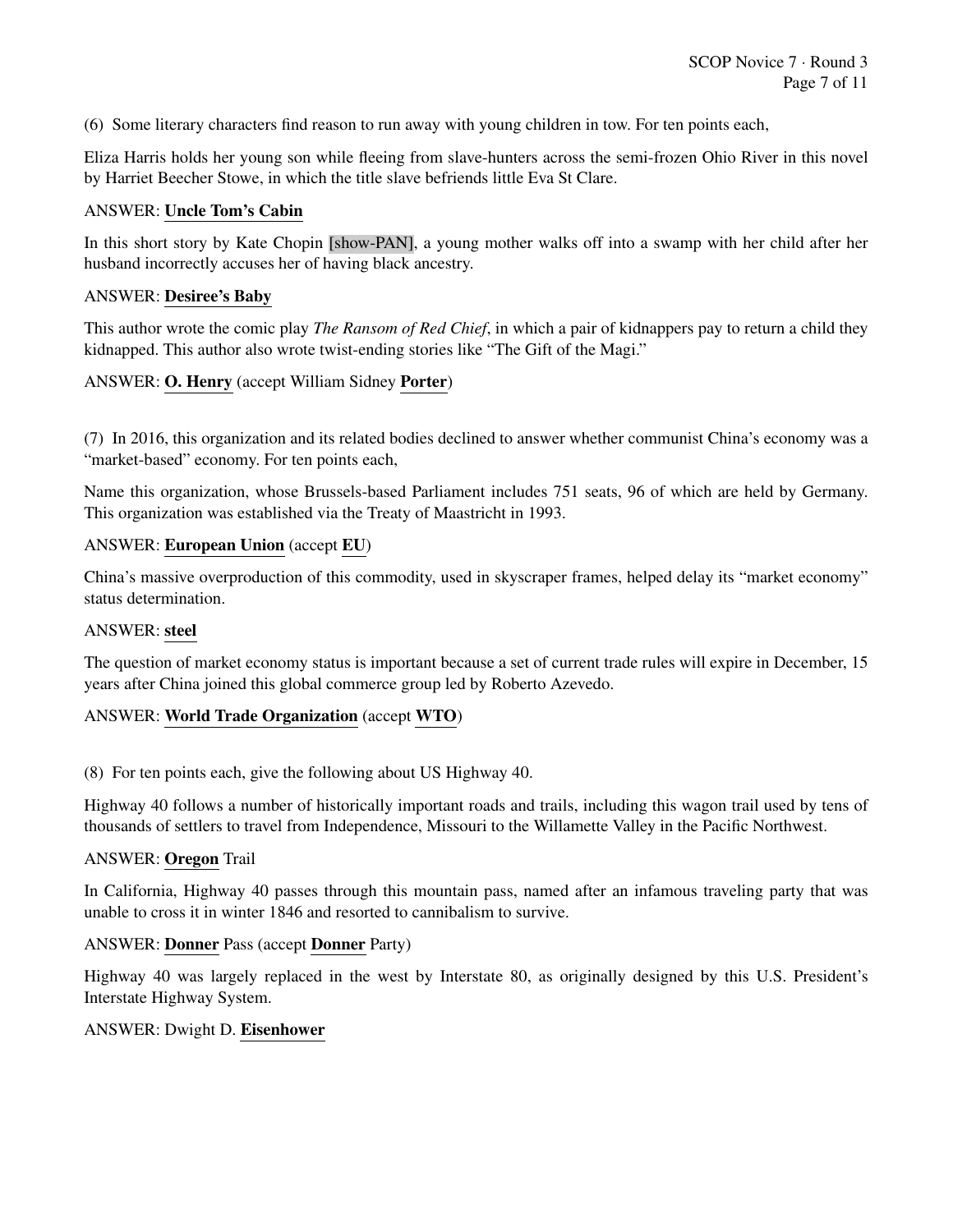(9) This organelle is named for the Italian scientist who discovered it in the 19th century. For ten points each,

Name this endomembrane pathway organelle, which packages macromolecules into vesicles and tags them for transport.

ANSWER: Golgi bodies (accept apparatus, complex, etc.)

Golgi bodies are made of these flattened, membranous sacs that fuse with vesicles.

#### ANSWER: cisternae

The exit face of a stack of cisternae is this type of Golgi network. This term is also used to describe stereoisomers, based on the orientation of their functional groups, and is the opposite of *cis*.

#### ANSWER: trans Golgi network (accept transisomers)

(10) This character started out as a small time criminal called Red Hood, before he had one bad day and fell into a vat of chemicals. For ten points each,

Name this member of Batman's rogues gallery, who emerged from the chemicals with green hair and bleached skin.

#### ANSWER: The Joker

This character, Joker's on-again off-again girlfriend, first appeared in *Batman: The Animated Series* and is a featured character in 2016's *Suicide Squad*.

ANSWER: Harley Quinn (accept Harleen Quinzel; accept either name in each case)

In this controversial 1988 comic written by Alan Moore, the Joker shoots and paralyzes Batgirl, almost as an afterthought to the rest of the plot, in which he tortures her father, Commissioner Gordon.

#### ANSWER: Batman: The Killing Joke

(11) For ten points each, answer the following about levers.

Like the wheel and axle, screw, and pulley, levers are one of these classical devices that can alter a force.

#### ANSWER: simple machine

A lever pivots at this hinge in the system, whose name derives from the Latin for "support."

# ANSWER: fulcrum

If the components of a lever are in this position, the mechanical advantage of a lever can be equal to one, meaning that there's no trade-off between effort made and distance required to move a load, just a change in the force's direction. You can either give this class of the lever, or you can describe the position of the lever's fulcrum.

ANSWER: first class lever (accept Class 1; accept descriptions of "the fulcrum is in the middle, between the effort and the load", "the lever looks like a **seesaw** or **teeter-totter**", and equivalents)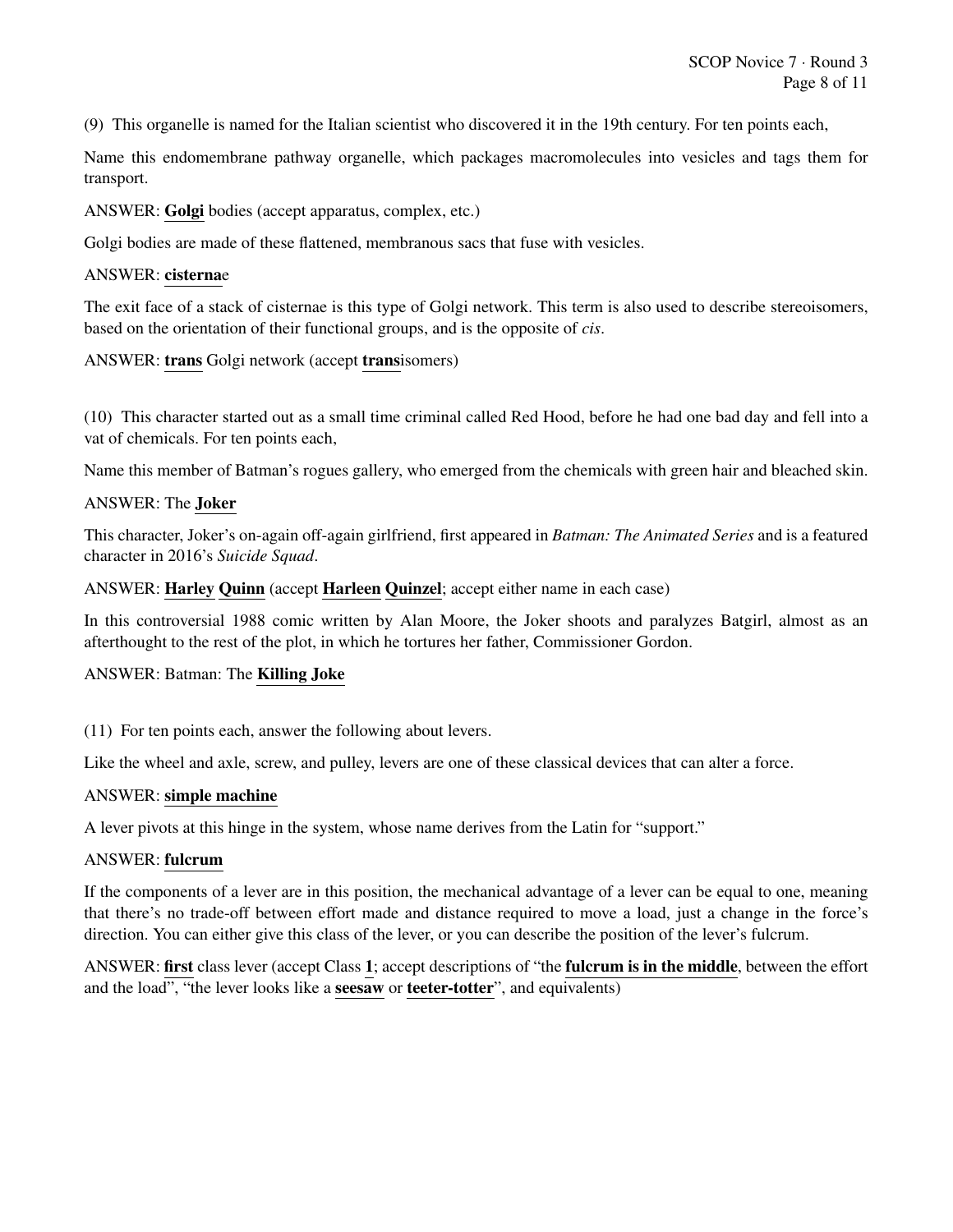(12) The mirror-written notes above this picture give a series of unit conversions important in Roman building design. For ten points each,

Name this drawing by Leonardo da Vinci, featuring a man in two overlapping poses with outstretched arms.

#### ANSWER: Vitruvian Man

Leonardo's notes above and below the drawing of *Vitruvian Man* discuss Vitruvius' thoughts on human proportions as they apply to this study of the aesthetic design of buildings. Vitruvius wrote a ten-book treatise on this subject.

#### ANSWER: architecture (accept De architectura or On Architecture)

*Vitruvian Man* is depicted inscribed in these two geometric shapes; Leonardo cleverly drew them with different centers, preserving the desired proportions.

ANSWER: circle and square (accept in either order; do not prompt on partial answer)

(13) For ten points each, name the following countries that border Italy.

Italy shares the Brenner Pass with this nation. In 2016, officials from Vienna lobbied for tighter border controls between Italy and this nation but were denied by the European Union.

#### ANSWER: Austria

Mont Blanc rises above the Italian border with this Alpine country.

#### ANSWER: Switzerland

Italy's east is largely a coast on the Adriatic Sea, but its northeast region, including the city of Trieste, borders this country's Karst Plateau.

#### ANSWER: Slovenia

(14) The 1989 Round Table negotiations took place in this city and legalized the existence of the Solidarity trade union. For ten points each,

Name this European capital city, which also names a defensive pact agreed to by Soviet allies.

#### ANSWER: Warsaw (accept Warsaw Pact)

The Solidarity union was initially allowed after a 1980 agreement made in this port city, in whose shipyards the union was founded by Lech Walesa [lek vah-weh-sah].

#### ANSWER: Gdansk (accept Danzig)

Warsaw and Gdansk are cities in this European country, which was led by Walesa after the fall of communism.

#### ANSWER: Poland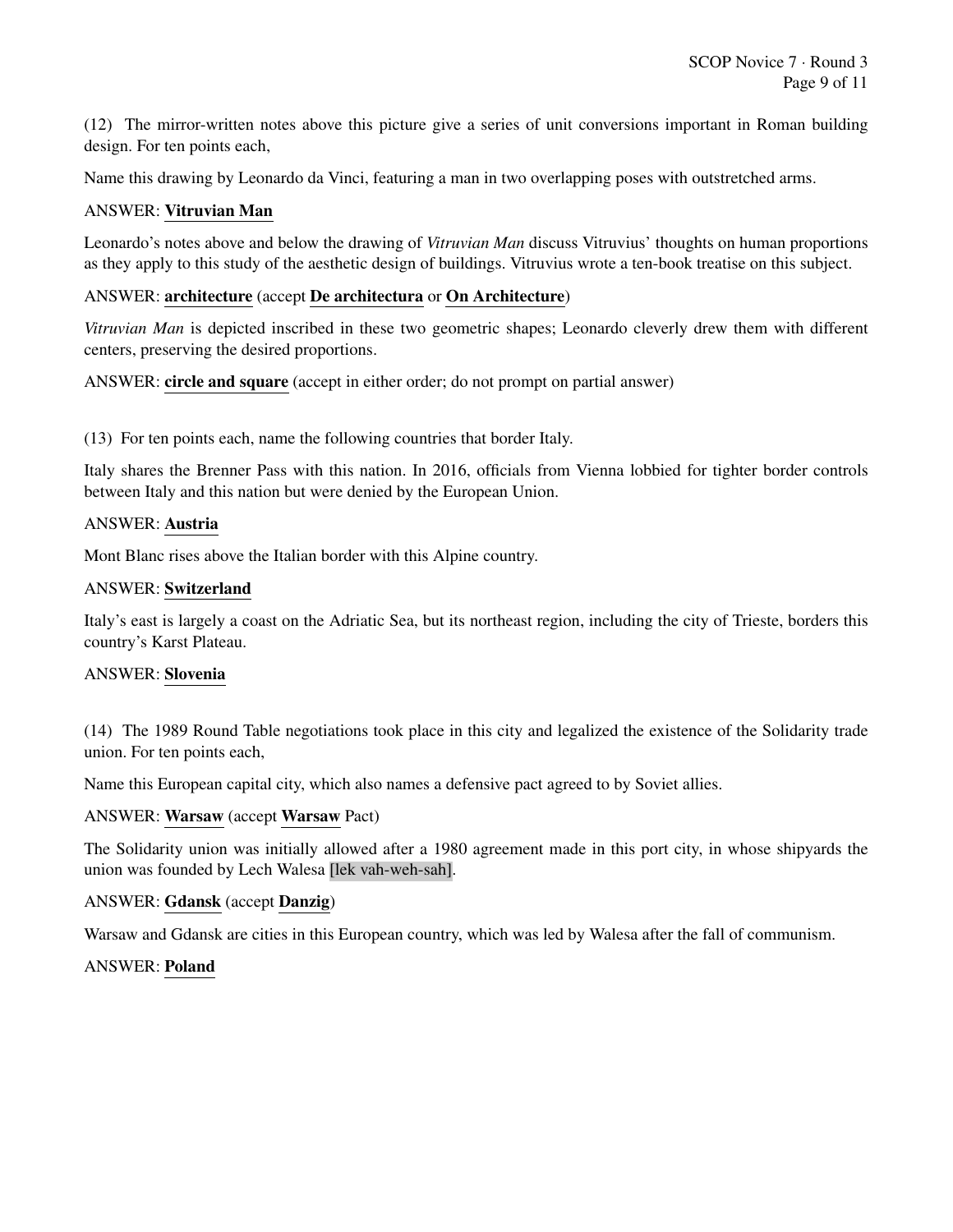(15) This man's sister, Dorothy may have inspired his "Lucy" poems, and accompanied him on a walk through an ancient Welsh abbey on the banks of the River Wye. For ten points each,

Name this English writer who included a poem about "Tintern Abbey" in the collection *Lyrical Ballads*, on which he collaborated with Samuel Taylor Coleridge.

# ANSWER: William Wordsworth

"Lake Poets" like Wordsworth and Coleridge were members of this nineteenth-century poetic movement, which favored dreamy fantasy settings and natural imagery. Members of this movement reacted to neoclassicism by emphasizing intuition and emotion, rather than reason, in their work.

ANSWER: English Romanticism (accept word forms like Romantics or Romance)

Wordsworth wrote that he "saw a crowd, / a host, of golden daffodils" in a poem that beings, "I wandered lonely as" one of these meteorological objects. Another Romantic poet, Percy Shelley, wrote that these things "bring fresh showers for the thirsting flowers" and "laugh as [they] pass in thunder."

ANSWER: clouds (accept I Wandered Lonely as a Cloud; accept The Cloud)

(16) The Madelung rule dictates the order in which these entities are filled, and the Aufbau principle notes that lower-energy ones must be filled before higher-energy ones. For ten points each,

Name these regions surrounding an atom that are occupied by electrons.

ANSWER: atomic orbitals (accept electron shells)

The orbital with the lowest energy level holds up to two electrons and is labeled by this letter; larger orbitals are labeled p, d, and f.

ANSWER:  $s$  (accept 1s,  $1s^1$ , or  $1s^2$ )

This element has the simplest electron configuration,  $1s<sup>1</sup>$ , indicating it only has one electron. Accordingly, it also has the lowest atomic number.

#### ANSWER: hydrogen (accept H)

(17) The religion of ancient Egypt changed dramatically over time, leading to some complicated relationships between the gods. For ten points each,

Name this sister-wife of the undead god Osiris, who put her husband back together after Set cut him into pieces.

#### ANSWER: Isis (accept Aset)

This god was usually the son of Isis and Osiris, but in other myths, he was Isis's husband instead. This falcon-headed god was sometimes syncretized with Ra as "Ra-Horakhty," and his eye was symbolically known as the Wedjat.

#### ANSWER: Horus

Horus's sons are described either as the children of Isis or of this goddess of motherhood and the sky, who is often depicted with the horns or head of a cow.

#### ANSWER: Hathor